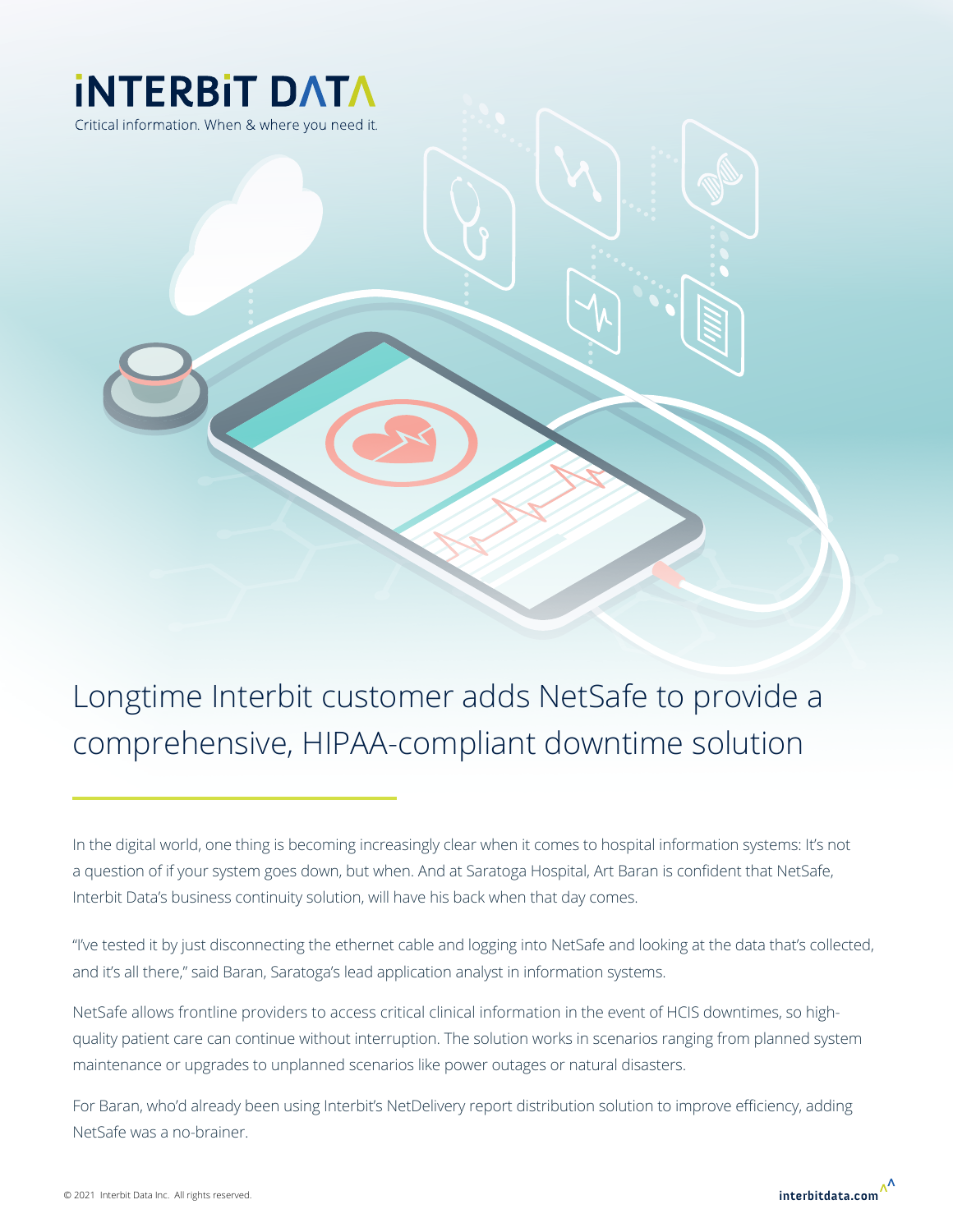## 'The perfect client-server model'

Years ago, Baran said, the chief nursing officer asked him to develop a downtime solution for Saratoga Hospital. Since the hospital had already been using NetDelivery for services like digital faxing (with NetFoIP, a fax-over IP service) and streamlining notification systems for hospital staff, Baran knew about NetSafe, then a new product from Interbit. He reviewed and recommended NetSafe, but a request to purchase the product was not approved.

By then, however, Baran had configured an "ad hoc" downtime solution by writing a series of custom batch processes and a program to generate random daily passwords. Yet he felt strongly that NetSafe would be a better, more robust solution.

# "

It's now an extremely robust system spread out across the entire hospital and all the urgent care centers, collecting lab information, patient profiles and physician care notes.

*— Art Baran, Lead Application Analyst, Information Systems Saratoga Hospital*

"NetSafe was the client-server model that I was looking for," Baran said. "It's HIPAA compliant, the databases are encrypted, and the traffic between the client and servers is all SSL-encrypted."

An added benefit was that Baran could easily migrate the scheduled reports and custom programs he'd written to the NetDelivery software without having to rebuild anything. In addition, using NetSafe would eliminate the need for the workarounds Baran had developed.

"It is a self-contained system supported on a technology that I already understood and knew," Baran said, "so there wasn't much of a learning curve for me to move things over into NetSafe."

He made a second request to purchase NetSafe. This time, the request was approved.

### A robust downtime solution

To prepare for implementation, Baran asked nursing informaticists at Saratoga Hospital to help design training so that all nurses and clinicians understood the new system and how to use it. He also worked with pharmacy leaders to learn their data collection needs.

Since rolling out the software, Baran has added lab results to the information that's collected and deposited in the NetSafe family of downtime PCs.